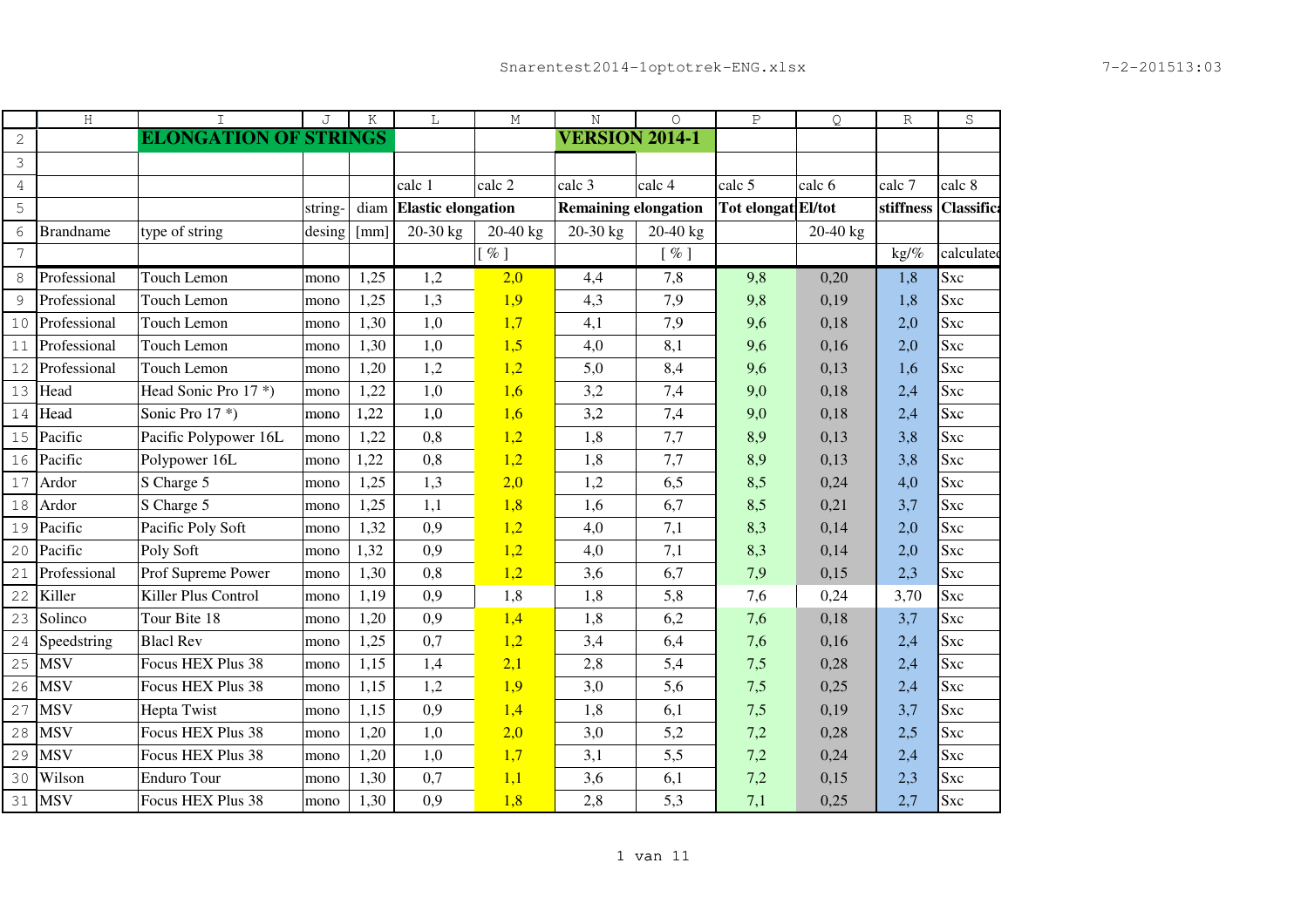|    | H                   | I                            | J     | Κ    | L   | М   | N   | $\circ$ | $\, {\bf P}$ | Q    | R    | S          |
|----|---------------------|------------------------------|-------|------|-----|-----|-----|---------|--------------|------|------|------------|
| 32 | <b>MSV</b>          | Focus HEX Plus 38            | mono  | 1,30 | 1,0 | 1,8 | 2,9 | 5,3     | 7,1          | 0,25 | 2,6  | Sxc        |
| 33 | <b>MSV</b>          | Focus HEX Plus 38            | mono  | 1,25 | 1,1 | 1,8 | 2,9 | 5,3     | 7,1          | 0,25 | 2,5  | <b>Sxc</b> |
| 34 | <b>MSV</b>          | Focus HEX Plus 38            | mono  | 1,25 | 1,0 | 1,7 | 3,0 | 5,4     | 7,1          | 0,24 | 2,5  | Sxc        |
| 35 | Technifibre         | <b>Black Code 16</b>         | mono  | 1,26 | 0,8 | 1,3 | 1,2 | 5,7     | 7,0          | 0,19 | 5,0  | <b>Sxc</b> |
| 36 | Signum Pro          | X-treme Power                | mono  | 1,20 | 1,2 | 2,0 | 1,7 | 4,9     | 6,9          | 0,29 | 3,45 | Sxc        |
| 37 | Ardor               | In Control                   | mono  | 1,20 | 1,0 | 1,8 | 1,1 | 5,0     | 6,8          | 0,26 | 4,8  | Sxc        |
| 38 | <b>Weiss Cannon</b> | Match Power                  | mono  | 1,25 | 1,1 | 1,7 | 1,5 | 5,1     | 6,8          | 0,25 | 3,85 | <b>Sxc</b> |
| 39 | Ardor               | In Control                   | mono  | 1,20 | 1,0 | 1,4 | 1,1 | 5,4     | 6,8          | 0,21 | 4,8  | Sxc        |
| 40 | Professional        | Prof supreme power           | mono  | 1,25 | 0,6 | 1,1 | 2,9 | 5,7     | 6,8          | 0,16 | 2,9  | <b>Sxc</b> |
| 41 | <b>MSV</b>          | <b>Hepta Twist</b>           | mono  | 1,20 | 0,7 | 1,2 | 1,7 | 5,5     | 6,7          | 0,18 | 4,2  | Sxc        |
| 42 | Tourna              | Big Hitter Rough 17          |       | 1,20 | 0,9 | 1,4 | 1,1 | 5,2     | 6,6          | 0,21 | 5,0  | Sxc        |
| 43 | Signum Pro          | Hyperion 1,18                | mono  | 1,18 | 0,9 | 1,3 | 1,5 | 5,3     | 6,6          | 0,20 | 4,2  | Sxc        |
| 44 | Prince              | Prince Tour Xtra Touch       | mono  | 1,18 | 1,2 | 2,2 | 1,3 | 4,3     | 6,5          | 0,3  | 4,00 | Sxc        |
| 45 | Kirschbaum          | <b>Touch Turbo</b>           | mono  | 1,25 | 1,1 | 1,9 | 1,7 | 4,6     | 6,5          | 0,29 | 3,57 | Sxc        |
| 46 | Ardor               | Everlast                     | mono  | 1,23 | 0,9 | 1,6 | 1,6 | 4,8     | 6,4          | 0,25 | 4,0  | <b>Sxc</b> |
| 47 | <b>MSV</b>          | Focus Evo Rough              | mono  | 1,20 | 1,2 | 1,9 | 1,9 | 4,4     | 6,3          | 0,30 | 3,2  | <b>Sxc</b> |
| 48 | Ardor               | Everlast                     | mono  | 1,23 | 1,1 | 1,7 | 1,4 | 4,6     | 6,3          | 0,27 | 4,0  | Sxc        |
| 49 | Solinco             | Tour Bite 17                 | mono  | 1,23 | 1,0 | 1,5 | 1,3 | 4,7     | 6,2          | 0,24 | 4,3  | Sxc        |
| 50 | Signum Pro          | Poly de Luxe 1,28            | mono  | 1,26 | 1,0 | 1,4 | 0,9 | 4,8     | 6,2          | 0,23 | 5,3  | Sxc        |
| 51 | Tecnifibre          | <b>Ruff Code</b>             | mono  | 1,25 | 1,2 | 1,8 | 0,7 | 4,3     | 6,1          | 0,30 | 5,26 | Sxc        |
| 52 | <b>MSV</b>          | Focus Hex                    | mono  | 1,10 | 0,8 | 1,3 | 1,5 | 4,8     | 6,1          | 0,21 | 4,3  | Sxc        |
| 53 | Babolat             | Pro Hurr -2                  | mono  | 1,25 | 0,7 | 1,0 | 0,8 | 5,1     | 6,1          | 0,16 | 6,7  | Sxc        |
| 54 | Prince              | Prince Premier Control       | multi | 1,35 | 1,6 | 2,9 | 2,3 | 3,1     | 6,0          | 0,5  | 2,56 | Sxc        |
| 55 | Prince              | Prince Tour Xtra Power (mono |       | 1,30 | 1,1 | 2,2 | 1,4 | 3,8     | 6,0          | 0,4  | 4,00 | Sxc        |
| 56 | <b>Babolat</b>      | Pro Hurricane                | mono  | 1,25 | 0,7 | 1,0 | 0,7 | 5,0     | 6,0          | 0,17 | 7,1  | Sxc        |
| 57 | Signum Pro          | X-treme Power                | mono  | 1,25 | 1,4 | 2,1 | 0,7 | 3,8     | 5,9          | 0,36 | 4,76 | Sxc        |
| 58 | Signum Pro          | X-treme Power                | mono  | 1,30 | 1,4 | 2,1 | 1,3 | 3,8     | 5,9          | 0,36 | 3,70 | <b>Sxc</b> |
| 59 | Ardor               | Twisted 5                    | mono  | 1,27 | 1,2 | 1,8 | 2,3 | 4,1     | 5,9          | 0,31 | 2,9  | Sxc        |
| 60 | Prince              | Prince Tour Xtra Spin        | mono  | 1,35 | 1,1 | 1,8 | 1,1 | 4,1     | 5,9          | 0,3  | 4,55 | Sxc        |
|    | 61 Ardor            | Twisted 5                    | mono  | 1,27 | 1,0 | 1,6 | 2,5 | 4,3     | 5,9          | 0,27 | 2,9  | Sxc        |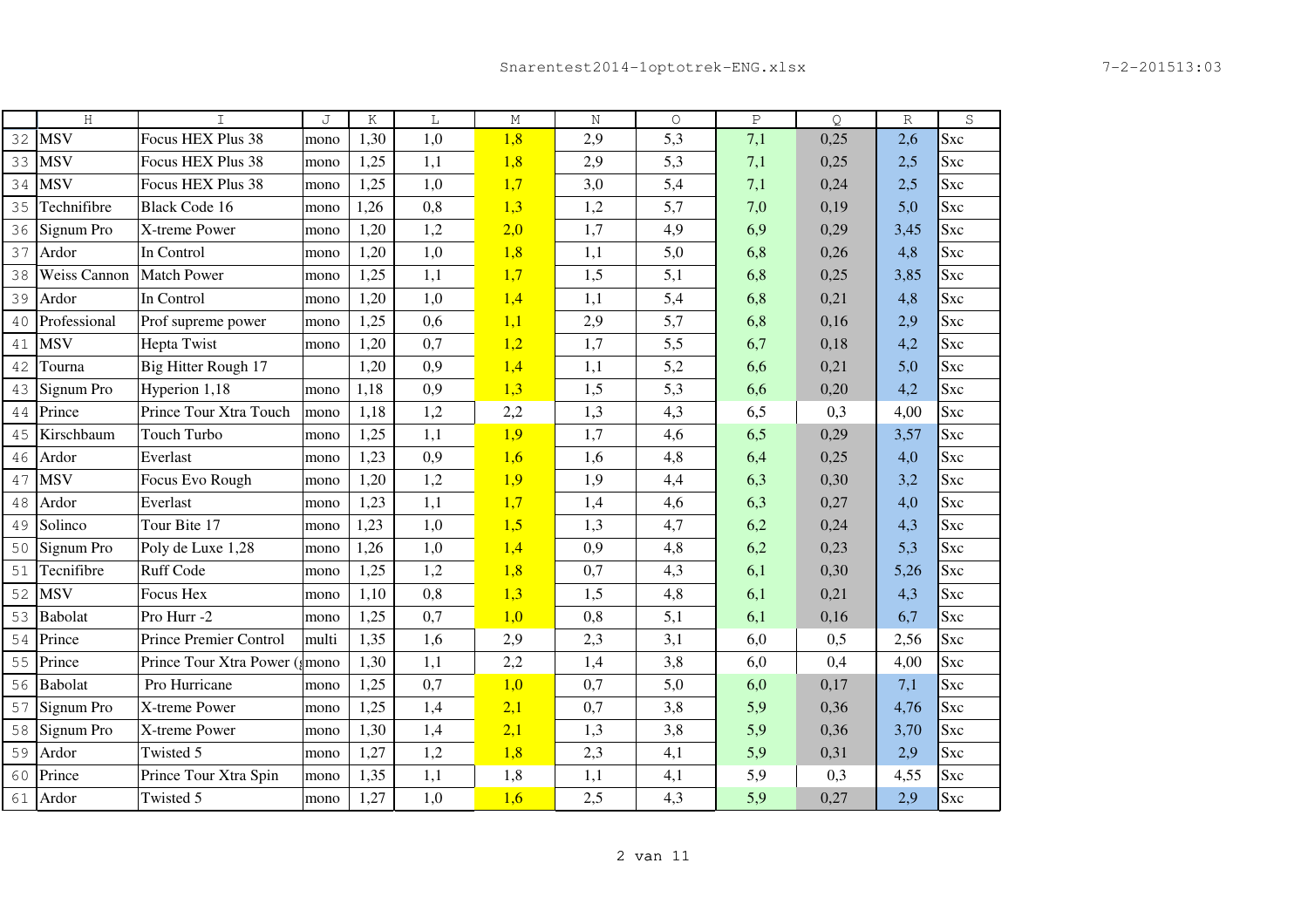|    | $\rm H$             | $\mathbf I$                 | J     | K    | L            | $\mathop{\rm M}\nolimits$ | $\rm N$ | $\circ$        | $\, {\bf P}$ | Q    | $\mathbb R$ | S              |
|----|---------------------|-----------------------------|-------|------|--------------|---------------------------|---------|----------------|--------------|------|-------------|----------------|
| 62 | Kirschbaum          | Supersmash 1,20             | mono  | 1,18 | 0,9          | 1,3                       | 2,1     | 4,5            | 5,8          | 0,22 | 3,3         | Sxc            |
| 63 | Prince              | Prince Premier Power        | multi | 1,25 | 1,4          | 2,6                       | 2,3     | 3,1            | 5,7          | 0,5  | 2,70        | <b>Sxc</b>     |
| 64 | Pro's Pro           | Pro's Pro Colorline         | multi | 1,40 | 1,5          | 1,7                       | 1,9     | $\overline{4}$ | 5,7          | 0,3  | 2,94        | Sxc            |
| 65 | Pro's Pro           | Pro's Pro Plus Power        | mono  | 1,28 | 1,2          | $\overline{2}$            | 1,4     | 3,6            | 5,6          | 0,4  | 3,85        | Sxc            |
| 66 | Signum Pro          | Polyplasma 1,18             | mono  | 1,18 | 1,0          | 1,4                       | 0,9     | 4,2            | 5,6          | 0,25 | 5,6         | <b>Sxc</b>     |
| 67 | Ardor               | Twisted 3                   | mono  | 1,27 | 1,2          | 1,8                       | 1,4     | 3,7            | 5,5          | 0,33 | 3,8         | <b>Sxc</b>     |
| 68 | Ardor               | Twisted 3                   | mono  | 1,27 | 1,1          | 1,6                       | 1,7     | 3,9            | 5,5          | 0,29 | 3,6         | Sxc            |
| 69 | <b>MSV</b>          | Hepta Twist                 | mono  | 1,25 | 0,8          | 1,3                       | 1,3     | 4,2            | 5,5          | 0,24 | 4,8         | <b>Sxc</b>     |
| 70 | Pros Pro            | Cygber power                | mono  | 1,25 | 0,8          | 1,2                       | 1,5     | 4,3            | 5,5          | 0,22 | 4,3         | Sxc            |
| 71 | Prince              | <b>Prince Premier Power</b> | multi | 1,22 | 1,6          | 2,7                       | 1,7     | 2,7            | 5,4          | 0,5  | 3,03        | Sxc            |
| 72 | Prince              | <b>Prince Premier Power</b> | multi | 1,30 | 1,6          | 2,5                       | 1,7     | 2,9            | 5,4          | 0,5  | 3,03        | Sxc            |
| 73 | Killer              | Killer Black Ever           | mono  | 1,24 | $\mathbf{1}$ | 1,8                       | 1,8     | 3,6            | 5,4          | 0,33 | 3,57        | Sxc            |
| 74 | Pro's Pro           | Pro's Pro Hexa Spin         | mono  | 1,25 | $\mathbf{1}$ | 1,8                       | 2,1     | 3,6            | 5,4          | 0,3  | 3,23        | <b>Sxc</b>     |
| 75 | Ardor               | On Fire                     | mono  | 1,20 | 1,0          | 1,7                       | 1,6     | 3,5            | 5,2          | 0,33 | 3,8         | Sxc            |
| 76 | Signum Pro          | Tornado 1,17                | mono  | 1,23 | 0,8          | 1,3                       | 1,4     | 3,9            | 5,2          | 0,25 | 4,5         | Sxc            |
| 77 | <b>MSV</b>          | Co Focus                    | mono  | 1,18 | 0,7          | 1,2                       | 1,3     | 4,0            | 5,2          | 0,23 | 5,0         | Sxc            |
| 78 | Kirschbaum          | Touch Turbo                 | mono  | 1,28 | 0,6          | 1,0                       | 1,6     | 4,2            | 5,2          | 0,19 | 4,5         | <b>Sxc</b>     |
| 79 | <b>Weiss Cannon</b> | Explosiv                    | multi | 1,30 | 1,6          | 2,5                       | 1,0     | 2,6            | 5,1          | 0,49 | 3,85        | Sxc            |
| 80 | Killer              | Killer Booster              | mono  | 1,28 | $\mathbf{1}$ | 1,9                       | 1,8     | 3,2            | 5,1          | 0,4  | 3,57        | Sxc            |
| 81 | Ardor               | On Fire                     | mono  | 1,20 | 1,1          | 1,7                       | 1,2     | 3,4            | 5,1          | 0,33 | 4,3         | <b>Sxc</b>     |
| 82 | Kirschbaum          | Supersmash spiky 1,25       | mono  | 1,25 | 0,8          | 1,2                       | 1,9     | 3,9            | 5,1          | 0,24 | 3,7         | Sxc            |
| 83 | Gamma               | ZO tour 16                  | multi | 1,30 | 0,7          | 0,9                       | 2,5     | 4,2            | 5,1          | 0,18 | 3,1         | Sxc            |
| 84 | Tecnifibre          | XR1                         | multi | 1,30 | 1,6          | 2,7                       | 1,0     | 2,2            | 4,9          | 0,55 | 3,85        | S <sub>1</sub> |
| 85 | Prince              | Prince Premier Touch        | multi | 1,38 | 1,3          | 2,4                       | 1,4     | 2,5            | 4,9          | 0,5  | 3,70        | S <sub>1</sub> |
| 86 | <b>Weiss Cannon</b> | <b>Turbo Twist</b>          | mono  | 1,24 | 1,1          | 1,7                       | 0,9     | 3,2            | 4,9          | 0,35 | 5,0         | S <sub>1</sub> |
| 87 | <b>Weiss Cannon</b> | Mosquito bite               | mono  | 1,19 | 1,1          | 1,7                       | 1,1     | 3,2            | 4,9          | 0,35 | 4,55        | S1             |
| 88 | Ardor               | On Fire                     | mono  | 1,25 | 1,0          | 1,6                       | 1,5     | 3,3            | 4,9          | 0,33 | 4,0         | S <sub>1</sub> |
| 89 | Signum Pro          | Polyplasma 1,23             | mono  | 1,23 | 0,9          | 1,3                       | 1,2     | 3,6            | 4,9          | 0,27 | 4,8         | S <sub>1</sub> |
| 90 | Wilson              | Wilson SGX                  | multi | 1,30 | 1,6          | 2,8                       | 1,6     | $\overline{2}$ | 4,8          | 0,6  | 3,13        | S <sub>1</sub> |
| 91 | Weiss Cannon        | Silverstring                | mono  | 1,20 | 1,0          | 2,0                       | 1,1     | 2,8            | 4,8          | 0,42 | 4,76        | S1             |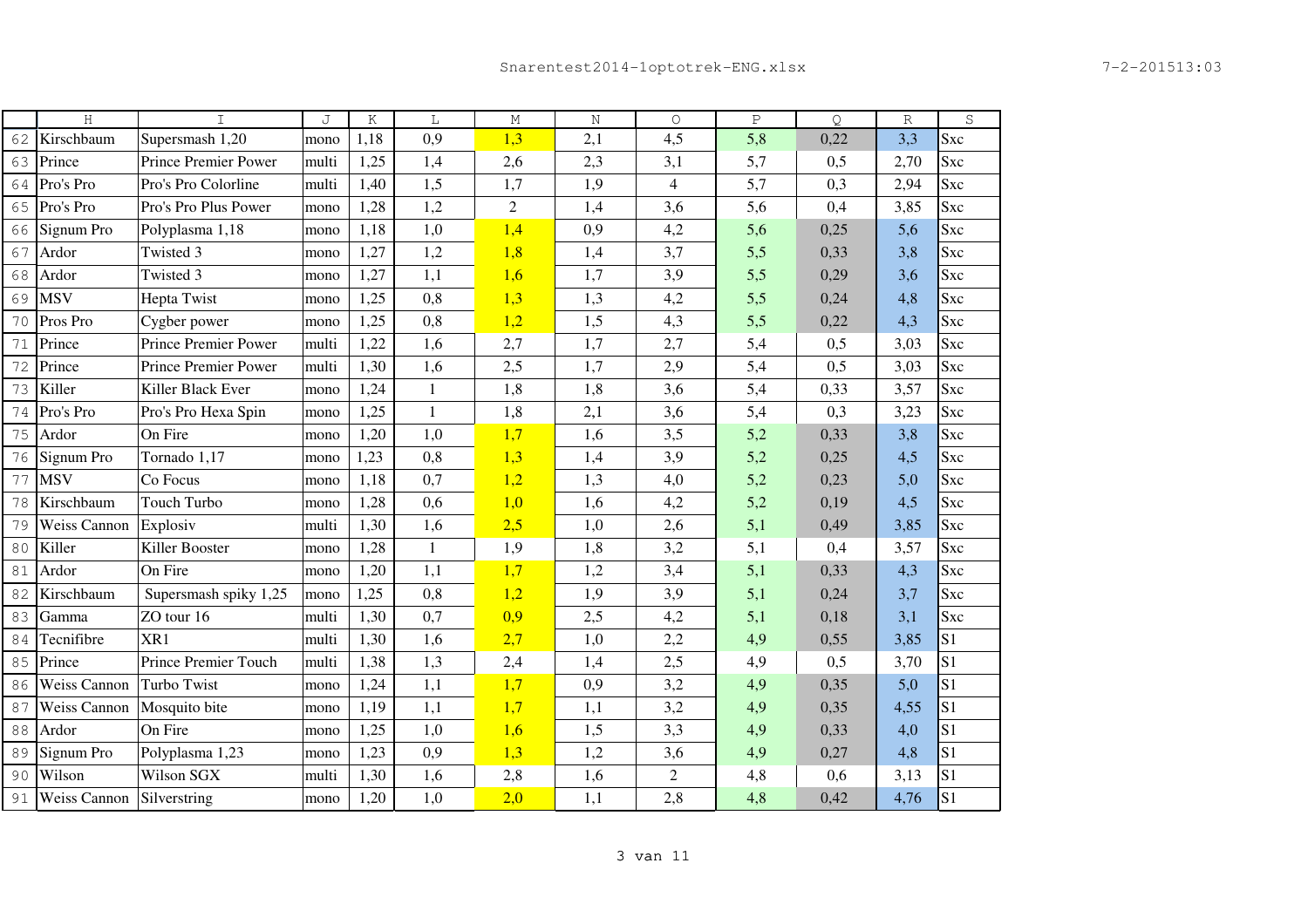|         | H                   | $\mathbf I$                     | J     | Κ    | L   | М   | N   | $\circ$ | $\, {\bf P}$ | Q    | $\mathbb R$ | $\rm S$        |
|---------|---------------------|---------------------------------|-------|------|-----|-----|-----|---------|--------------|------|-------------|----------------|
| 92      | Pro's Pro           | Pro's Pro Red Devil             | mono  | 1,20 | 1,1 | 1,9 | 2,1 | 2,9     | 4,8          | 0,4  | 3,13        | S <sub>1</sub> |
| 93      | Ardor               | On Fire                         | mono  | 1,25 | 1,2 | 1,8 | 1,2 | 3,0     | 4,8          | 0,38 | 4,2         | S <sub>1</sub> |
| 94      | <b>Weiss Cannon</b> | Mosquito bite                   | mono  | 1,16 | 1,1 | 1,8 | 0,8 | 3,0     | 4,8          | 0,38 | 5,26        | S <sub>1</sub> |
| 95      | Ardor               | Everlast                        | mono  | 1,27 | 0,9 | 1,6 | 1,2 | 3,2     | 4,8          | 0,33 | 4,8         | S <sub>1</sub> |
| 96      | Prince              | Prince Tour Xtra Control   mono |       | 1,35 | 0,9 | 1,5 | 1,7 | 3,3     | 4,8          | 0,3  | 3,85        | S <sub>1</sub> |
| 97      | Kirschbaum          | Supersmash spiky 1,20           | mono  | 1,19 | 0,9 | 1,3 | 1,5 | 3,5     | 4,8          | 0,27 | 4,2         | S <sub>1</sub> |
| 98      | <b>MSV</b>          | Hepta Twist                     | mono  | 1,30 | 0,7 | 1,1 | 1,6 | 3,7     | 4,8          | 0,23 | 4,3         | S <sub>1</sub> |
| 99      | Prince              | Prince Premier Control          | multi | 1,30 | 1,4 | 2,5 | 1,5 | 2,2     | 4,7          | 0,5  | 3,45        | S <sub>1</sub> |
| 100     | <b>MSV</b>          | Focus Hex Soft                  | mono  | 1,15 | 1,1 | 2,0 | 0,5 | 2,7     | 4,7          | 0,43 | 6,25        | S <sub>1</sub> |
|         | 101 Luxilon         | M <sub>2</sub> pro              | mono  | 1,22 | 0,8 | 1,3 | 1,6 | 3,4     | 4,7          | 0,28 | 4,2         | S <sub>1</sub> |
|         | 102 Signum Pro      | Tornado 1,29                    | mono  | 1,30 | 0,8 | 1,3 | 1,9 | 3,4     | 4,7          | 0,28 | 3,7         | S <sub>1</sub> |
|         | 103 Kirschbaum      | Spiky Shark 1,25                | mono  | 1,26 | 0,8 | 1,2 | 1,5 | 3,5     | 4,7          | 0,26 | 4,3         | S <sub>1</sub> |
|         | $104$ Tyger         | X-Spin                          | multi | 1,35 | 1,5 | 2,5 | 1,3 | 2,1     | 4,6          | 0,54 | 3,57        | S <sub>1</sub> |
|         | 105 Ardor           | On Fire                         | mono  | 1,27 | 0,8 | 1,5 | 1,6 | 3,1     | 4,6          | 0,33 | 4,2         | S <sub>1</sub> |
|         | 106 Genesis         | Typhoon 16L                     | mono  | 1,25 | 0,9 | 1,4 | 1,7 | 3,2     | 4,6          | 0,30 | 3,8         | S <sub>1</sub> |
|         | 107 Signum Pro      | Poly Megaforce 1,19             | mono  | 1,20 | 0,8 | 1,3 | 0,9 | 3,3     | 4,6          | 0,28 | 5,9         | S <sub>1</sub> |
|         | 108 MSV             | Focus Evo                       | mono  | 1,20 | 0,7 | 1,1 | 1,2 | 3,5     | 4,6          | 0,24 | 5,3         | S <sub>1</sub> |
|         | 109 Professional    | Supreme Spinner                 | multi | 1,35 | 1,6 | 2,6 | 0,9 | 1,9     | 4,5          | 0,58 | 4,0         | S <sub>1</sub> |
|         | 110 Weiss Cannon    | Turbo Twist                     | mono  | 1,18 | 1,1 | 1,9 | 1,5 | 2,6     | 4,5          | 0,42 | 3,85        | S <sub>1</sub> |
|         | 111 Tecnifibre      | Duramix                         | multi | 1.35 | 1,0 | 1,6 | 1,5 | 2,9     | 4,5          | 0,36 | 4,0         | S <sub>1</sub> |
|         | 112 Signum Pro      | Tornado 1,23                    | mono  | 1,24 | 0,9 | 1,4 | 1,0 | 3,1     | 4,5          | 0,31 | 5,3         | S <sub>1</sub> |
| 113 Pro |                     | Supex Big Ace                   | mono  | 1,28 | 0,8 | 1,3 | 0,6 | 3,2     | 4,5          | 0,29 | 7,1         | S <sub>1</sub> |
|         | 114 Kirschbaum      | Supersmash 1,25                 | mono  | 1,26 | 0,8 | 1,2 | 1,6 | 3,3     | 4,5          | 0,27 | 4,2         | S <sub>1</sub> |
|         | 115 Pacific         | X-Force                         | mono  | 1,32 | 0,7 | 1,2 | 0,4 | 3,3     | 4,5          | 0,27 | 9,1         | S <sub>1</sub> |
|         | 116 Kirschbaum      | Helix $1,30$                    | mono  | 1,30 | 0,8 | 1,1 | 1,8 | 3,4     | 4,5          | 0,24 | 3,8         | S <sub>1</sub> |
|         | 117 Discho          | Iontec                          | mono  | 1,25 | 0,6 | 0,9 | 1,6 | 3,6     | 4,5          | 0,20 | 4,5         | S <sub>1</sub> |
|         | 118 Ardor           | Synthetic Gut                   | mono  | 1,32 | 1,3 | 2,4 | 1,7 | 2,0     | 4,4          | 0,55 | 3,3         | S <sub>1</sub> |
|         | 119 Ardor           | On Fire                         | mono  | 1,18 | 1,1 | 1,7 | 1,2 | 2,7     | 4,4          | 0,39 | 4,3         | S <sub>1</sub> |
|         | 120 Professional    | <b>Black Bite</b>               | mono  | 1,25 | 1,0 | 1,7 | 0,8 | 2,7     | 4,4          | 0,39 | 5,6         | S <sub>1</sub> |
|         | 121 Professional    | <b>Black Bite</b>               | mono  | 1,25 | 0,9 | 1,7 | 0,9 | 2,7     | 4,4          | 0,39 | 5,6         | S <sub>1</sub> |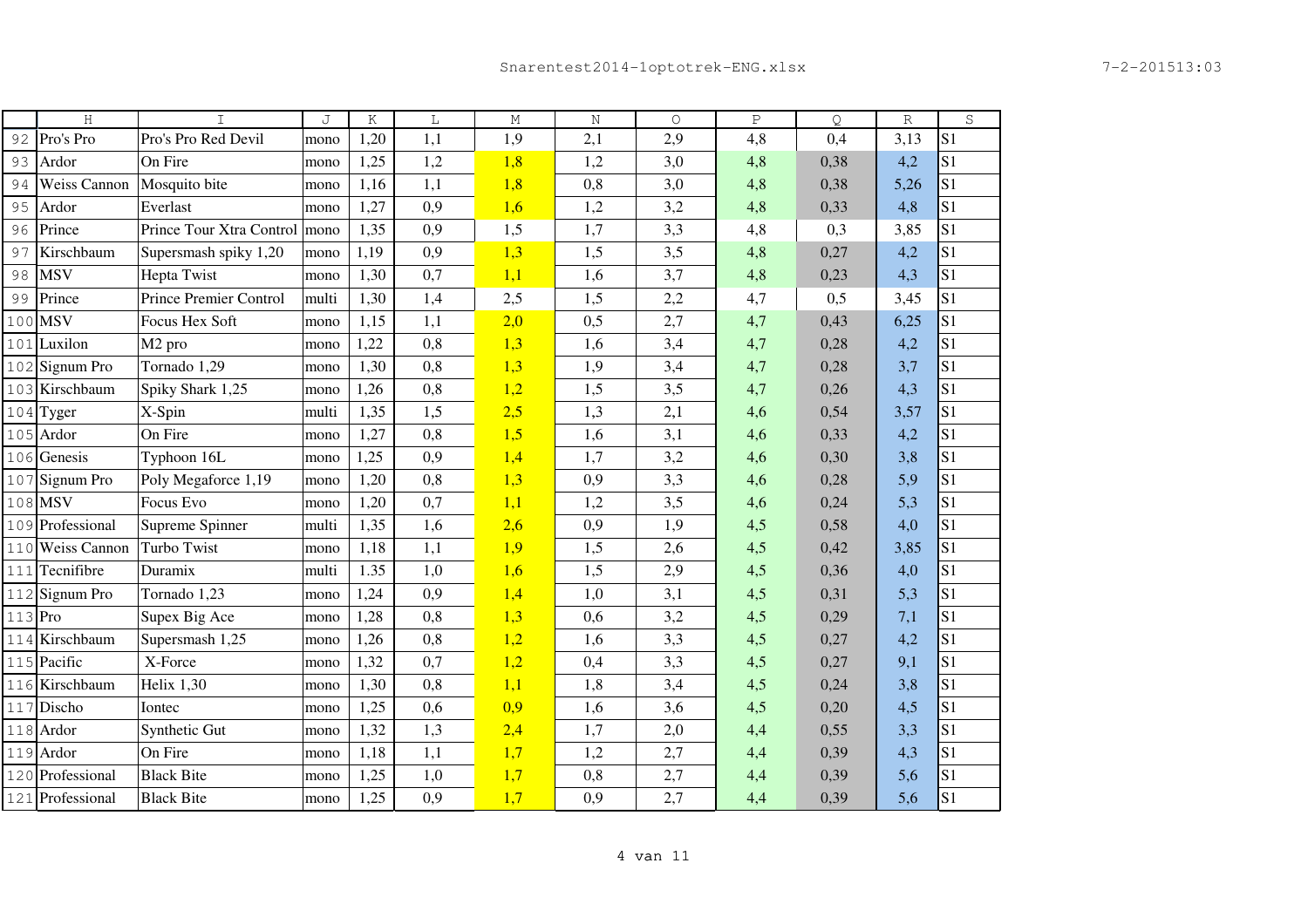|     | H                | $\mathbf I$                    | J     | Κ    | L   | $\mathbb M$ | $\rm N$ | $\circ$ | $\, {\bf P}$ | Q    | $\mathbb R$ | $\rm S$        |
|-----|------------------|--------------------------------|-------|------|-----|-------------|---------|---------|--------------|------|-------------|----------------|
| 122 | Weiss Cannon     | Scorpion                       | mono  | 1,22 | 1,1 | 1,7         | 0,9     | 2,7     | 4,4          | 0,39 | 5,0         | S <sub>1</sub> |
|     | 123 Kirschbaum   | Touch Turbo                    | mono  | 1,30 | 0,9 | 1,6         | 0,8     | 2,8     | 4,4          | 0,36 | 5,88        | S <sub>1</sub> |
|     | 124 Ardor        | On Fire                        | mono  | 1,27 | 0,9 | 1,5         | 1,3     | 2,9     | 4,4          | 0,34 | 4,5         | S <sub>1</sub> |
|     | 125 Ardor        | Everlast                       | mono  | 1,27 | 0,8 | 1,4         | 1,3     | 3,0     | 4,4          | 0,32 | 4,8         | S <sub>1</sub> |
|     | 126 Kirschbaum   | Helix 1,20                     | mono  | 1,18 | 0,9 | 1,4         | 0,6     | 3,0     | 4,4          | 0,32 | 6,7         | S <sub>1</sub> |
| 127 | Toalson          | Thermaxe                       | mono  | 1,23 | 0,7 | 1,0         | 1,4     | 3,4     | 4,4          | 0,23 | 4,8         | S <sub>1</sub> |
|     | 128 Alpha        | Vangeance                      | mono  | 1,26 | 0,6 | 0,9         | 1,3     | 3,5     | 4,4          | 0,20 | 5,3         | S <sub>1</sub> |
|     | 129 Prince       | <b>Prince Premier Touch</b>    | multi | 1,30 | 1,3 | 2,4         | 0,8     | 1,9     | 4,3          | 0,6  | 4,76        | S <sub>1</sub> |
|     | 130 Ardor        | On Fire                        | mono  | 1,18 | 1,0 | 1,7         | 1,1     | 2,6     | 4,3          | 0,40 | 4,8         | S <sub>1</sub> |
|     | 131 Ardor        | On Fire                        | mono  | 1,23 | 0,8 | 1,7         | 1,5     | 2,6     | 4,3          | 0,40 | 4,3         | S <sub>1</sub> |
|     | 132 Leopard      | Leopard Big Ace                | mono  | 1,33 | 0,9 | 1,7         | 1,5     | 2,6     | 4,3          | 0,4  | 4,17        | S <sub>1</sub> |
|     | 133 Ardor        | S Charge 3                     | mono  | 1,25 | 1,0 | 1,6         | 1,3     | 2,7     | 4,3          | 0,37 | 4,3         | S <sub>1</sub> |
|     | 134 Ardor        | S Charge 3                     | mono  | 1,25 | 0,9 | 1,6         | 1,4     | 2,7     | 4,3          | 0,37 | 4,3         | S <sub>1</sub> |
|     | 135 Ardor        | Twisted 4                      | mono  | 1,27 | 0,8 | 1,4         | 1,6     | 2,9     | 4,3          | 0,33 | 4,2         | S <sub>1</sub> |
|     | 136 Kirschbaum   | Competition 1,30               | mono  | 1,29 | 0,9 | 1,4         | 0,9     | 2,9     | 4,3          | 0,33 | 5,6         | S <sub>1</sub> |
|     | 137 Kirschbaum   | Supersmash spiky 1,35          | mono  | 1,35 | 0,8 | 1,2         | 1,7     | 3,1     | 4,3          | 0,28 | 4,2         | S <sub>1</sub> |
|     | 138 MSV          | Focus Hex                      | mono  | 1,18 | 0,7 | 1,1         | 0,6     | 3,2     | 4,3          | 0,26 | 7,7         | S <sub>1</sub> |
|     | 139 Kirschbaum   | Supersmash 1,35                | mono  | 1,35 | 0,6 | 1,0         | 1,7     | 3,3     | 4,3          | 0,23 | 4,3         | S <sub>1</sub> |
|     | 140 Weiss Cannon | Silverstring                   | mono  | 1,25 | 1,2 | 1,8         | 1,1     | 2,4     | 4,2          | 0,43 | 4,3         | S <sub>1</sub> |
| 141 | Ardor            | In Control                     | mono  | 1,25 | 1,1 | 1,7         | 0,6     | 2,5     | 4,2          | 0,40 | 5,9         | S <sub>1</sub> |
|     | 142 Ardor        | Twisted 4                      | mono  | 1,27 | 0,9 | 1,6         | 1,2     | 2,6     | 4,2          | 0,38 | 4,8         | S <sub>1</sub> |
|     | 143 Ardor        | In Control                     | mono  | 1,25 | 0,9 | 1,5         | 0,8     | 2,7     | 4,2          | 0,36 | 5,9         | S <sub>1</sub> |
| 144 | Kirschbaum       | Spiky Shark 1,30               | mono  | 1,30 | 1,1 | 1,5         | 1,0     | 2,7     | 4,2          | 0,36 | 4,8         | S <sub>1</sub> |
|     | 145 Kirschbaum   | Spiky Shark 1,30               | mono  | 1,30 | 1,1 | 1,5         | 1,0     | 2,7     | 4,2          | 0,36 | 4,8         | S <sub>1</sub> |
|     | 146 Kirschbaum   | <b>Helix 1,25</b>              | mono  | 1,22 | 0,8 | 1,3         | 1,1     | 2,9     | 4,2          | 0,31 | 5,3         | S <sub>1</sub> |
|     | 147 Signum Pro   | Polyplasma 1,28                | mono  | 1,28 | 0,8 | 1,2         | 0,9     | 3,0     | 4,2          | 0,29 | 5,9         | S <sub>1</sub> |
|     | 148 MSV          | Co Focus                       | mono  | 1,23 | 0,7 | 1,1         | 0,8     | 3,1     | 4,2          | 0,26 | 6,7         | S <sub>1</sub> |
|     | 149 MSV          | PolyNyking                     | multi | 1,25 | 1,5 | 2,6         | 0,8     | 1,5     | 4,1          | 0,63 | 4,3         | S <sub>1</sub> |
|     | 150 Weiss Cannon | 6StarString                    | multi | 1,30 | 1,6 | 2,6         | 0,6     | 1,5     | 4,1          | 0,63 | 4,5         | S <sub>1</sub> |
|     | 151 Tecnifibre   | Tecnifibre X One Biphase multi |       | 1,24 | 1,5 | 2,6         | 1,1     | 1,5     | 4,1          | 0,6  | 3,85        | S <sub>1</sub> |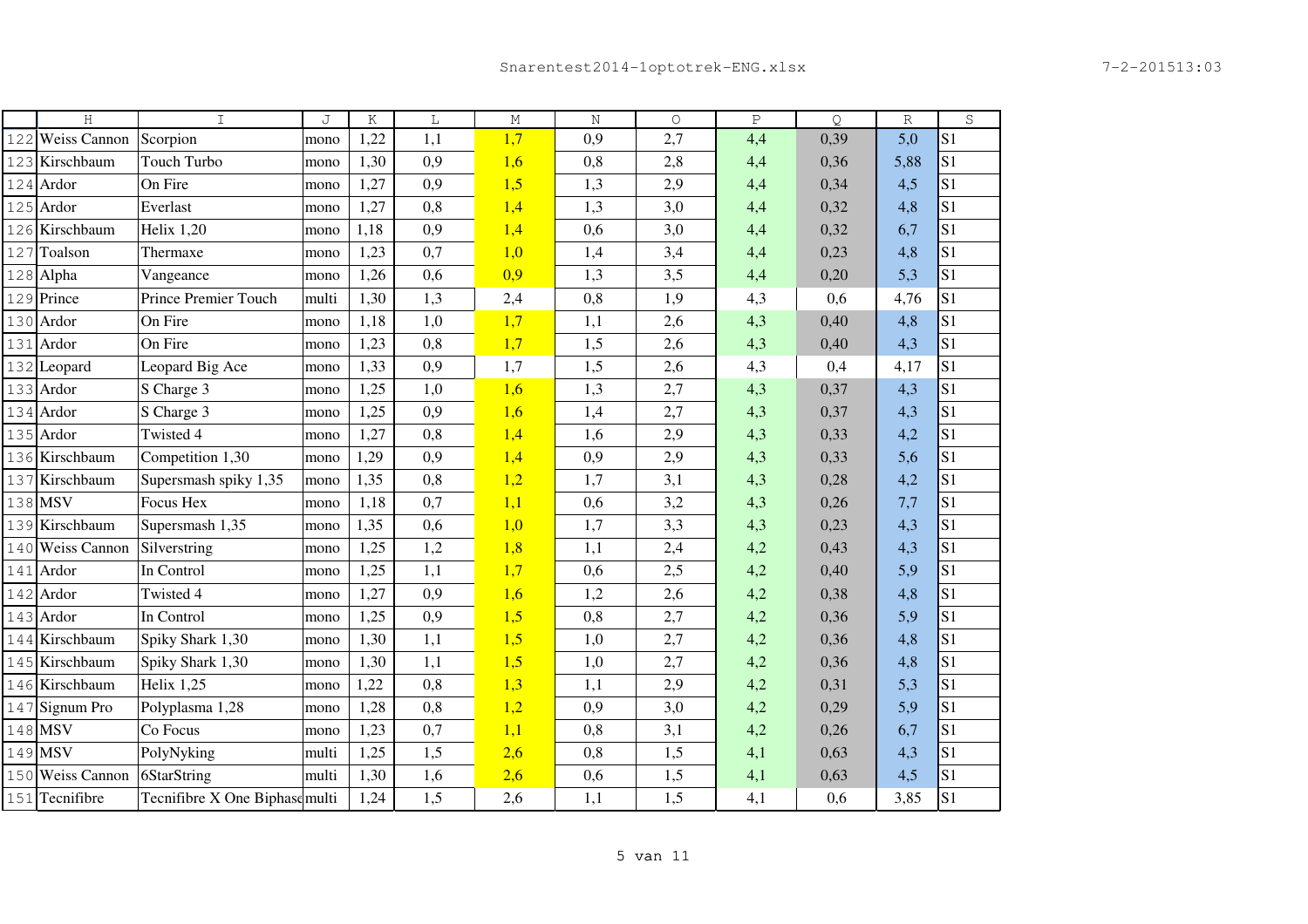|     | H                | T                             | J     | K    | L            | М              | $\rm N$ | $\circ$ | Ρ   | Q    | $\mathbb{R}$ | $\rm S$        |
|-----|------------------|-------------------------------|-------|------|--------------|----------------|---------|---------|-----|------|--------------|----------------|
|     | 152 Prince       | Prince Tour Xtra Spin         | mono  | 1,25 | 1,1          | $\overline{2}$ | 0,8     | 2,1     | 4,1 | 0,5  | 5,26         | S <sub>1</sub> |
|     | 153 Head         | Rip control 1,30              | multi | 1,33 | 1,1          | 1,9            | 0,5     | 2,2     | 4,1 | 0,46 | 6,3          | S <sub>1</sub> |
|     | 154 Prince       | Prince Tour Xtra Control mono |       | 1,27 | 0,8          | 1,4            | 1,6     | 2,7     | 4,1 | 0,3  | 4,17         | S <sub>1</sub> |
|     | 155 Kirschbaum   | Supersmash spiky 1,30         | mono  | 1,30 | 0,7          | 1,2            | 1,5     | 2,9     | 4,1 | 0,29 | 4,5          | S <sub>1</sub> |
|     | 156 MSV          | Focus Evo - 2                 | mono  | 1,25 | 0,7          | 1,1            | 1,2     | 3,0     | 4,1 | 0,27 | 5,3          | S <sub>1</sub> |
|     | 157 MSV          | Focus Evo                     | mono  | 1,25 | 0,7          | 1,1            | 1,3     | 3,0     | 4,1 | 0,27 | 5,0          | S <sub>1</sub> |
|     | 158 Tyger        | <b>Blue Twist</b>             | multi | 1.42 | 1,5          | 2,6            | 0,7     | 1,4     | 4,0 | 0,65 | 4,55         | S <sub>1</sub> |
|     | 159 Wilson       | <b>Ultra Synthetic Gut</b>    | multi | 1,35 | 1,5          | 2,5            | 0,8     | 1,5     | 4,0 | 0,63 | 4,35         | S <sub>1</sub> |
|     | 160 Prince       | Prince Tour Xtra Power (1mono |       | 1,30 | $\mathbf{1}$ | 1,9            | 0,7     | 2,1     | 4,0 | 0,5  | 5,88         | S <sub>1</sub> |
|     | 161 Prince       | Prince Tour Xtra Control mono |       | 1,22 | 0,9          | 1,8            | 1,4     | 2,2     | 4,0 | 0,5  | 4,35         | S <sub>1</sub> |
|     | 162 Luxilon      | BB alupower 1,30              | mono  | 1,28 | 0,9          | 1,4            | 1,1     | 2,6     | 4,0 | 0,35 | 5,0          | S <sub>1</sub> |
|     | 163 Kirschbaum   | Supersmash 1,30               | mono  | 1,30 | 0,8          | 1,2            | 1,4     | 2,8     | 4,0 | 0,30 | 4,5          | S <sub>1</sub> |
|     | 164 MSV          | PolyNyking                    | multi | 1,30 | 1,8          | 2,8            | 0,4     | 1,1     | 3,9 | 0,72 | 4,5          | S <sub>2</sub> |
|     | 165 Professional | Elite                         | multi | 1,30 | 1,4          | 2,6            | 0,8     | 1,3     | 3,9 | 0,67 | 4,5          | S <sub>2</sub> |
|     | 166 Ardor        | Synthetic Gut                 | mono  | 1,32 | 1,4          | 2,4            | 1,1     | 1,5     | 3,9 | 0,62 | 4,0          | S <sub>2</sub> |
|     | 167 Professional | Prof multi Atack              | multi | 1,35 | 1,1          | 1,8            | 0,6     | 2,1     | 3,9 | 0,46 | 5,9          | S <sub>2</sub> |
|     | 168 MSV          | Focus Hex Soft                | mono  | 1,20 | 1,0          | 1,7            | 0,4     | 2,2     | 3,9 | 0,44 | 7,1          | S <sub>2</sub> |
|     | 169 Ardor        | On Fire                       | mono  | 1,23 | 0,9          | 1,6            | 1,2     | 2,3     | 3,9 | 0,41 | 4,8          | S <sub>2</sub> |
|     | 170 Pro's Pro    | Pro's Pro Blackout            | mono  | 1,24 | $\mathbf{1}$ | 1,6            | 1,1     | 2,3     | 3,9 | 0,4  | 4,76         | S <sub>2</sub> |
|     | 171 Kirschbaum   | Competition 1,25              | mono  | 1,23 | 1,0          | 1,5            | 0,7     | 2,4     | 3,9 | 0,38 | 5,9          | S <sub>2</sub> |
|     | 172 Pacific      | Poly Force                    | mono  | 1,2  | 1,0          | 1,5            | $-0,2$  | 2,4     | 3,9 | 0,38 | 12,5         | S <sub>2</sub> |
|     | 173 Signum Pro   | Poly Megaforce 1,24           | mono  | 1,25 | 1,0          | 1,5            | 0,5     | 2,4     | 3,9 | 0,38 | 6,7          | S <sub>2</sub> |
|     | 174 Weiss Cannon | Scorpion                      | mono  | 1,28 | 0,9          | 1,5            | 1,1     | 2,4     | 3,9 | 0,38 | 5,0          | S <sub>2</sub> |
|     | 175 Kirschbaum   | Pro Line nr11 1,1,30          | mono  | 1,29 | 0,9          | 1,3            | 1,2     | 2,7     | 3,9 | 0,32 | 5,0          | S <sub>2</sub> |
|     | 176 MSV          | Co Focus                      | mono  | 1,27 | 0,7          | 1,0            | 0,9     | 2,9     | 3,9 | 0,26 | 6,3          | S <sub>2</sub> |
|     | 177 Wilson       | Enduro Gold                   | mono  |      | 0,4          | 0,7            | 1,3     | 3,2     | 3,9 | 0,18 | 5,9          | S <sub>2</sub> |
|     | 178 MSV          | Titanium                      | multi | 1,30 | 1,4          | 2,4            | 0,7     | 1,4     | 3,8 | 0,63 | 4,8          | S <sub>2</sub> |
| 179 | Wilson           | <b>Synthetic Gut Extreme</b>  | multi | 1,30 | 1,3          | 2,4            | 0,7     | 1,4     | 3,8 | 0,63 | 5,0          | S <sub>2</sub> |
|     | 180 Tecnifibre   | Technifibre syngut -2         | multi | 1,30 | 1,1          | 1,7            | 0,9     | 2,1     | 3,8 | 0,45 | 5,0          | S <sub>2</sub> |
|     | $181$ Pro's Pro  | Pro's Pro Strategen           | mono  | 1,25 | 0,9          | 1,6            | 1,3     | 2,2     | 3,8 | 0,4  | 4,55         | S <sub>2</sub> |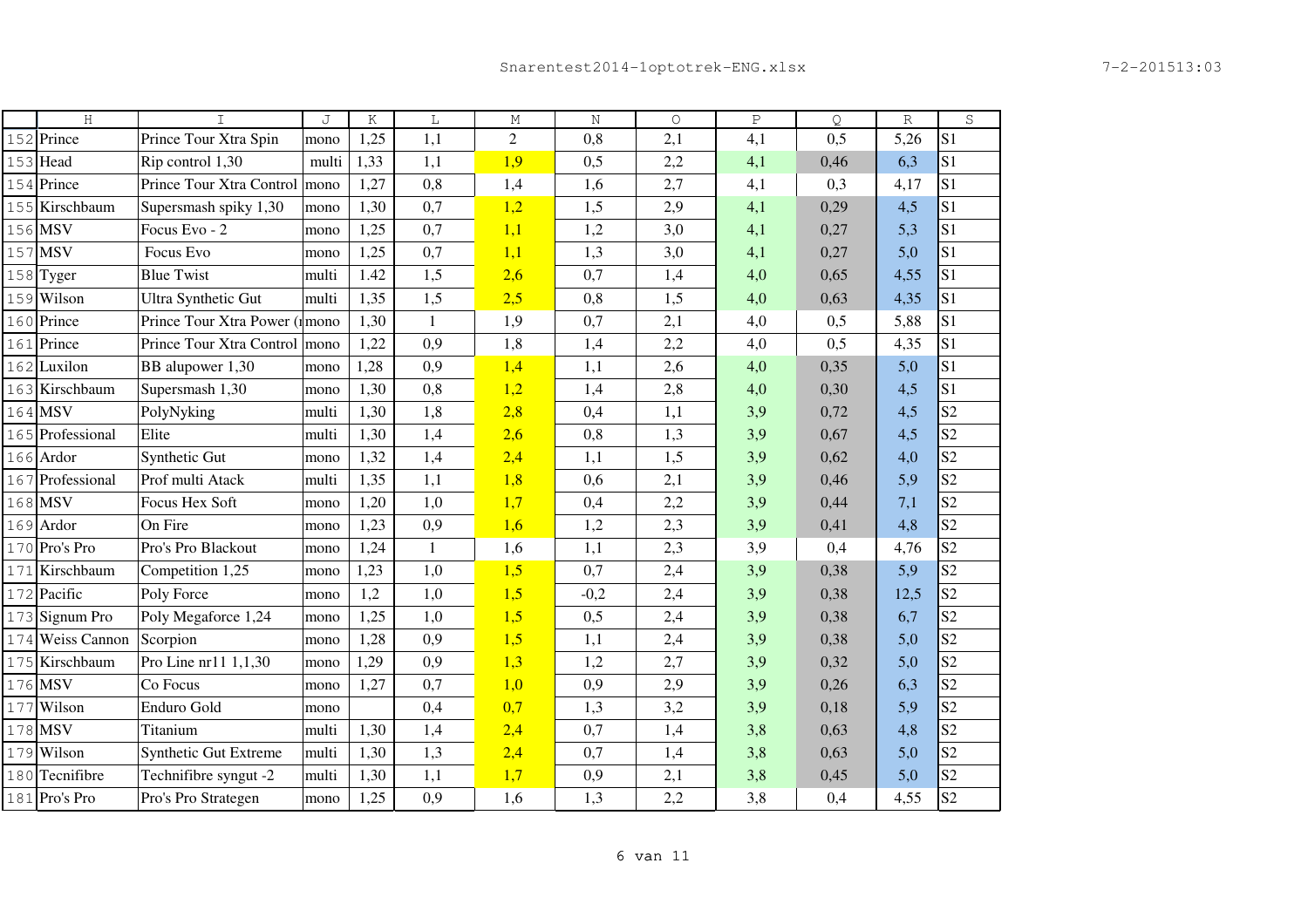| H                | $\mathbf I$              | J     | Κ    | L   | $\mathbb M$ | $\rm N$ | $\circ$ | $\, {\bf P}$ | Q    | $\mathbb R$ | S              |
|------------------|--------------------------|-------|------|-----|-------------|---------|---------|--------------|------|-------------|----------------|
| 182 MSV          | Evo Hex                  | mono  | 1,20 | 0,6 | 1,0         | 1,1     | 2,8     | 3,8          | 0,26 | 5,9         | S <sub>2</sub> |
| 183 Wilson       | Sensation                | multi | 1,35 | 1,4 | 2,4         | 0,7     | 1,3     | 3,7          | 0,65 | 4,8         | S <sub>2</sub> |
| 184 MSV          | MSV Multi g 10           | multi | 1,30 | 1,1 | 1,8         | 0,8     | 1,9     | 3,7          | 0,49 | 5,3         | S <sub>2</sub> |
| 185 Tecnifibre   | Pro Red Code             | mono  | 1,30 | 1,1 | 1,8         | 0,6     | 1,9     | 3,7          | 0,49 | 5,88        | S <sub>2</sub> |
| 186 Technifibre  | Technifibre syngut       | multi | 1,30 | 1,0 | 1,7         | 0,8     | 2,0     | 3,7          | 0,46 | 5,6         | S <sub>2</sub> |
| 187 Luxilon      | BB alupower 1,25         | mono  | 1,23 | 0,7 | 1,2         | 1,3     | 2,5     | 3,7          | 0,32 | 5,0         | S <sub>2</sub> |
| 188 Prince       | Poly EXP                 | multi | 1,25 | 0,8 | 1,2         | 1,1     | 2,5     | 3,7          | 0,32 | 5,3         | S <sub>2</sub> |
| 189 Ardor        | Synthetic                | mono  | 1,32 | 1,5 | 2,3         | 0,9     | 1,3     | 3,6          | 0,64 | 4,2         | S <sub>2</sub> |
| 190 Alpha        | Alpha Power Cable        | multi | 1,30 | 1,1 | 1,8         | 0,6     | 1,8     | 3,6          | 0,50 | 5,9         | S <sub>2</sub> |
| 191 Prince       | Beast XP 16              | mono  | 1,29 | 1,1 | 1,8         | 3,0     | 1,8     | 3,6          | 0,50 | 2,4         | S <sub>2</sub> |
| $192$ Tyger      | <b>Tyger Prodecta XD</b> | multi | 1,33 | 1,1 | 1,8         | 0,7     | 1,8     | 3,6          | 0,50 | 5,6         | S <sub>2</sub> |
| 193 Signum Pro   | Poly de Luxe 1,22        | mono  | 1,21 | 0,9 | 1,4         | 0,4     | 2,2     | 3,6          | 0,39 | 7,7         | S <sub>2</sub> |
| 194 Kirschbaum   | Pro Line nr11 1,25       | mono  | 1,25 | 0,9 | 1,3         | 0,9     | 2,3     | 3,6          | 0,36 | 5,6         | S <sub>2</sub> |
| 195 Signum Pro   | Polyplasma 1,33          | mono  | 1,35 | 0,8 | 1,2         | 0,7     | 2,4     | 3,6          | 0,33 | 6,7         | S <sub>2</sub> |
| 196 Oehms        | black pearl              | mono  | 1,23 | 0,7 | 1,1         | 0,5     | 2,5     | 3,6          | 0,31 | 8,3         | S <sub>2</sub> |
| 197 Professional | Elite                    | multi | 1,30 | 1,4 | 2,4         | 0,5     | 1,1     | 3,5          | 0,69 | 5,3         | S <sub>2</sub> |
| 198 Ardor        | Synthetic                | mono  | 1,32 | 1,3 | 2,3         | 0,7     | 1,2     | 3,5          | 0,66 | 5,0         | S <sub>2</sub> |
| 199 Professional | Prof Supreme comfort     | multi | 1,25 | 1,1 | 1,7         | 0,7     | 1,8     | 3,5          | 0,49 | 5,6         | S <sub>2</sub> |
| 200 Tyger        | <b>Tyger Tournement</b>  | multi | 1,35 | 1,1 | 1,7         | 0,6     | 1,8     | 3,5          | 0,49 | 5,9         | S <sub>2</sub> |
| 201 Technifibre  | Pro Red code             | mono  | 1,25 | 0,7 | 1,0         | 0,1     | 2,5     | 3,5          | 0,29 | 12,5        | S <sub>2</sub> |
| 202 Babolat      | Pro Hurricane            | mono  | 1,30 | 0.6 | 0,9         | 0,6     | 2,6     | 3,5          | 0,26 | 8,3         | S <sub>2</sub> |
| 203 Prince       | Recoil 16                | multi | 1,30 | 1,0 | 1,8         | 0,6     | 1,6     | 3,4          | 0,53 | 6,3         | S <sub>2</sub> |
| 204 Tecnifibre   | Techn synt s.gut         | multi | 1,30 | 1,1 | 1,8         | 0,3     | 1,6     | 3,4          | 0,53 | 7,1         | S <sub>2</sub> |
| $205$ Tyger      | Tyger X/touch            | multi | 1,30 | 1,2 | 1,8         | 0,3     | 1,6     | 3,4          | 0,53 | 6,7         | S <sub>2</sub> |
| 206 Professional | Prof Supreme Tit         | mono  | 1,35 | 1,0 | 1,7         | 1,0     | 1,7     | 3,4          | 0,50 | 5,0         | S <sub>2</sub> |
| 207 Tecnifibre   | Technifibre syngut Flex  | multi | 1,34 | 1,1 | 1,7         | 0,6     | 1,7     | 3,4          | 0,50 | 5,9         | S <sub>2</sub> |
| 208 Weiss Cannon | Scorpion                 | mono  | 1,33 | 1,2 | 1,7         | 0,6     | 1,7     | 3,4          | 0,50 | 5,6         | S <sub>2</sub> |
| 209 Tecnifibre   | Technifibre syngut       | multi | 1,25 | 1,0 | 1,5         | 0,7     | 1,9     | 3,4          | 0,44 | 5,9         | S <sub>2</sub> |
| 210 Signum Pro   | Hyperion 1,30            | mono  | 1,30 | 0,9 | 1,4         | 0,4     | 2,0     | 3,4          | 0,41 | 7,7         | S <sub>2</sub> |
| 211 Signum Pro   | Poly de Luxe 1,25        | mono  | 1,25 | 0,8 | 1,3         | 0,9     | 2,1     | 3,4          | 0,38 | 5,9         | S <sub>2</sub> |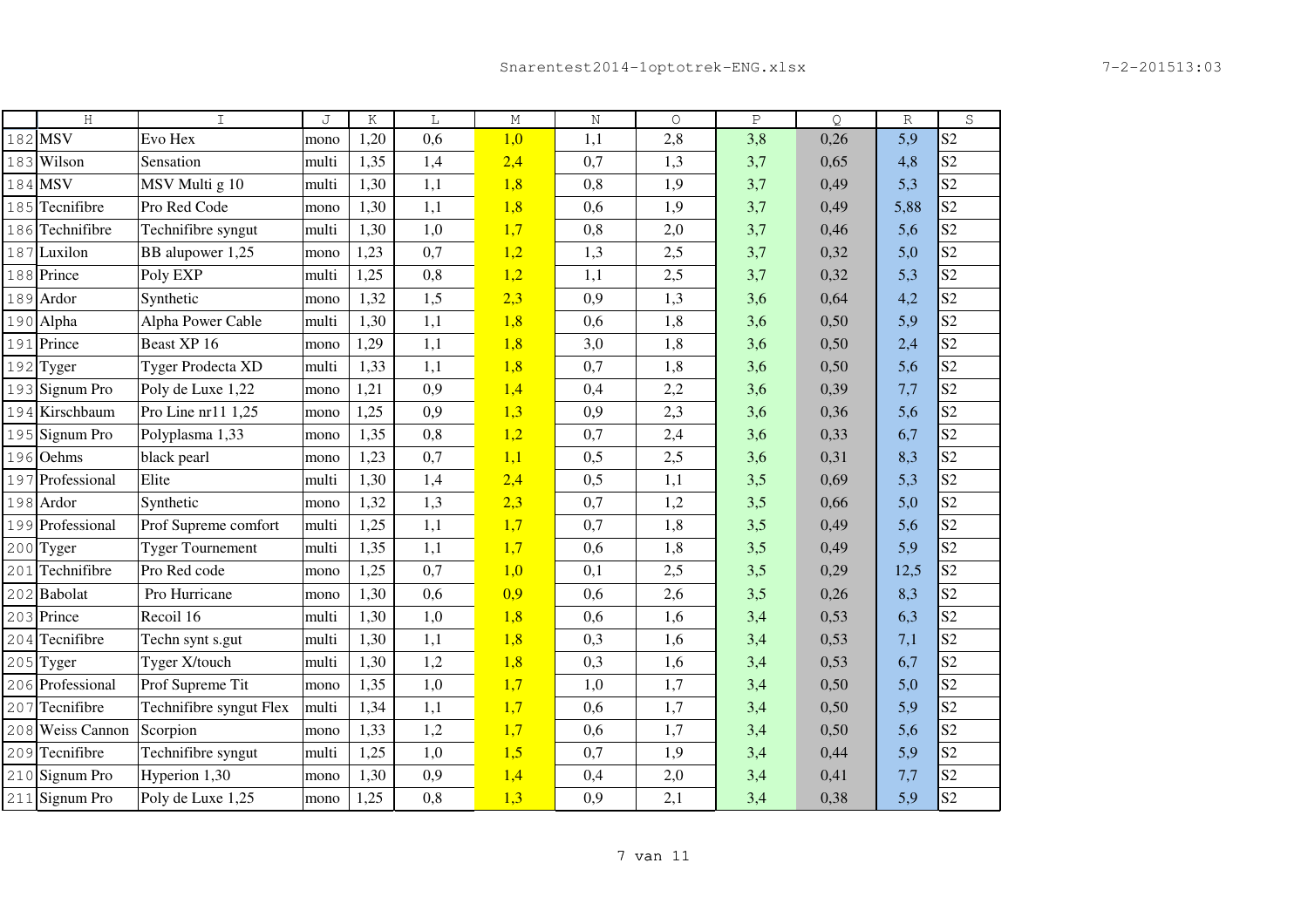|     | H                   | $\mathsf{T}$              | J     | K    | L            | $\mathop{\rm M}\nolimits$ | $\rm N$ | $\circ$ | $\, {\bf P}$ | Q    | $\mathbb R$ | S              |
|-----|---------------------|---------------------------|-------|------|--------------|---------------------------|---------|---------|--------------|------|-------------|----------------|
| 212 | Luxilon             | Savage 127                | mono  | 1,26 | 0,9          | 1,3                       | 1,0     | 2,2     | 3,4          | 0,37 | 5,6         | S <sub>2</sub> |
|     | 213 Signum Pro      | Hyperion 1,24             | mono  | 1,24 | 0,7          | 1,2                       | 0,6     | 2,2     | 3,4          | 0,35 | 7,7         | S <sub>2</sub> |
|     | 214 MSV             | Evo Hex                   | mono  | 1,30 | 0,5          | 0,9                       | 1,0     | 2,5     | 3,4          | 0,26 | 6,7         | S <sub>2</sub> |
|     | 215 MSV             | Focus Hex Soft            | mono  | 1,25 | 1,0          | 1,9                       | 0,5     | 1,4     | 3,3          | 0,58 | 6,7         | S <sub>2</sub> |
|     | 216 MSV             | MSV soft control          | multi | 1,30 | 1,1          | 1,8                       | 0,4     | 1,5     | 3,3          | 0,55 | 6,7         | S <sub>2</sub> |
|     | 217 Alpha           | Alpha Gut2000             | multi | 1,28 | 1,1          | 1,7                       | 0,3     | 1,6     | 3,3          | 0,52 | 7,1         | S <sub>2</sub> |
|     | 218 Professional    | Prof syn gut long life    | multi | 1,35 | 1,0          | 1,7                       | 0,6     | 1,6     | 3,3          | 0,52 | 6,3         | S <sub>2</sub> |
|     | 219 Tecnifibre      | Techn Multi feel          | multi | 1,30 | 1,0          | 1,7                       | 0,5     | 1,6     | 3,3          | 0,52 | 6,7         | S <sub>2</sub> |
|     | 220 Professional    | Prof Engergy string       | multi | 1,30 | 1,0          | 1,5                       | 0,7     | 1,8     | 3,3          | 0,45 | 5,9         | S <sub>2</sub> |
|     | 221 Signum Pro      | Poly Plasma               | mono  | 1,32 | 0,8          | 1,4                       | 0,0     | 1,9     | 3,3          | 0,42 | 12,5        | S <sub>2</sub> |
| 222 | <b>Weiss Cannon</b> | Black5Edge                | mono  | 1,24 | $\mathbf{1}$ | 1,4                       | 0,3     | 1,9     | 3,3          | 0,42 | 7,69        | S <sub>2</sub> |
|     | 223 Babolat         | RPM Blast 1,25            | mono  | 1,27 | 0,8          | 1,3                       | 0,8     | 2,0     | 3,3          | 0,39 | 6,3         | S <sub>2</sub> |
|     | 224 Babolat         | RPM Blast 1,30            | mono  | 1,30 | 0,8          | 1,3                       | 1,1     | 2,0     | 3,3          | 0,39 | 5,3         | S <sub>2</sub> |
|     | 225 MSV             | Evo Hex                   | mono  | 1,25 | 0,7          | 1,1                       | 0,7     | 2,2     | 3,3          | 0,33 | 7,1         | S <sub>2</sub> |
|     | 226 Signum          | Hextreem                  | mono  | 1,25 | 0,7          | 1,1                       | 0,4     | 2,2     | 3,3          | 0,33 | 9,1         | S <sub>2</sub> |
|     | 227 MSV             | MSV Multi Q10             | multi | 1,30 | 1,1          | 1,8                       | 0,4     | 1,4     | 3,2          | 0,56 | 6,7         | S <sub>3</sub> |
|     | 228 MSV             | MSV soft control          | multi | 1,25 | 1,1          | 1,8                       | 0,5     | 1,4     | 3,2          | 0,56 | 6,3         | S <sub>3</sub> |
|     | 229 MSV             | <b>MSV Soft Touch</b>     | multi | 1,25 | 1,1          | 1,8                       | 0,5     | 1,4     | 3,2          | 0,56 | 6,3         | S <sub>3</sub> |
|     | 230 Prince          | Prince Prince softflex 16 | multi | 1,32 | 1,1          | 1,8                       | 0,2     | 1,4     | 3,2          | 0,56 | 7,7         | S <sub>3</sub> |
| 231 | Yonex               | Yonex ATG 850             | multi | 1,30 | 1,1          | 1,7                       | 0,4     | 1,5     | 3,2          | 0,53 | 6,7         | S <sub>3</sub> |
|     | 232 Tecnifibre      | Poly Code                 | mono  | 1,28 | 0,9          | 1,6                       | 1,0     | 1,6     | 3,2          | 0,50 | 5,26        | S <sub>3</sub> |
|     | 233 Wilson          | <b>Wilson Sensation</b>   | multi | 1,30 | 1,0          | 1,6                       | 0,7     | 1,6     | 3,2          | 0,50 | 5,9         | S <sub>3</sub> |
|     | 234 Ardor           | In Control                | mono  | 1,30 | 0,9          | 1,5                       | 0,6     | 1,7     | 3,2          | 0,47 | 6,7         | S <sub>3</sub> |
|     | 235 Ardor           | In Control                | mono  | 1,30 | 0,9          | 1,4                       | 0,5     | 1,8     | 3,2          | 0,44 | 7,1         | S <sub>3</sub> |
|     | 236 MSV             | <b>Focus HEX Soft</b>     | mono  | 1,30 | 0,8          | 1,4                       | 0,9     | 1,8     | 3,2          | 0,44 | 5,9         | S <sub>3</sub> |
|     | 237 MSV             | Focus HEX Soft            | mono  | 1,30 | 0,8          | 1,4                       | 1,0     | 1,8     | 3,2          | 0,44 | 5,6         | S <sub>3</sub> |
|     | 238 MSV             | <b>MSV Soft Touch</b>     | multi | 1,30 | 1,0          | 1,7                       | 0,6     | 1,4     | 3,1          | 0,55 | 6,3         | S <sub>3</sub> |
|     | 239 Professional    | Prof Supreme Tit          | multi | 1,35 | 1,0          | 1,7                       | 0,5     | 1,4     | 3,1          | 0,55 | 6,7         | S <sub>3</sub> |
|     | 240 Tecnifibre      | Technifibre Multifeel     | multi | 1,33 | 1,0          | 1,7                       | 0,6     | 1,4     | 3,1          | 0,55 | 6,3         | S <sub>3</sub> |
|     | 241 MSV             | MSV Spin plus             | multi | 1,30 | 0,9          | 1,6                       | 0,6     | 1,5     | 3,1          | 0,52 | 6,7         | S <sub>3</sub> |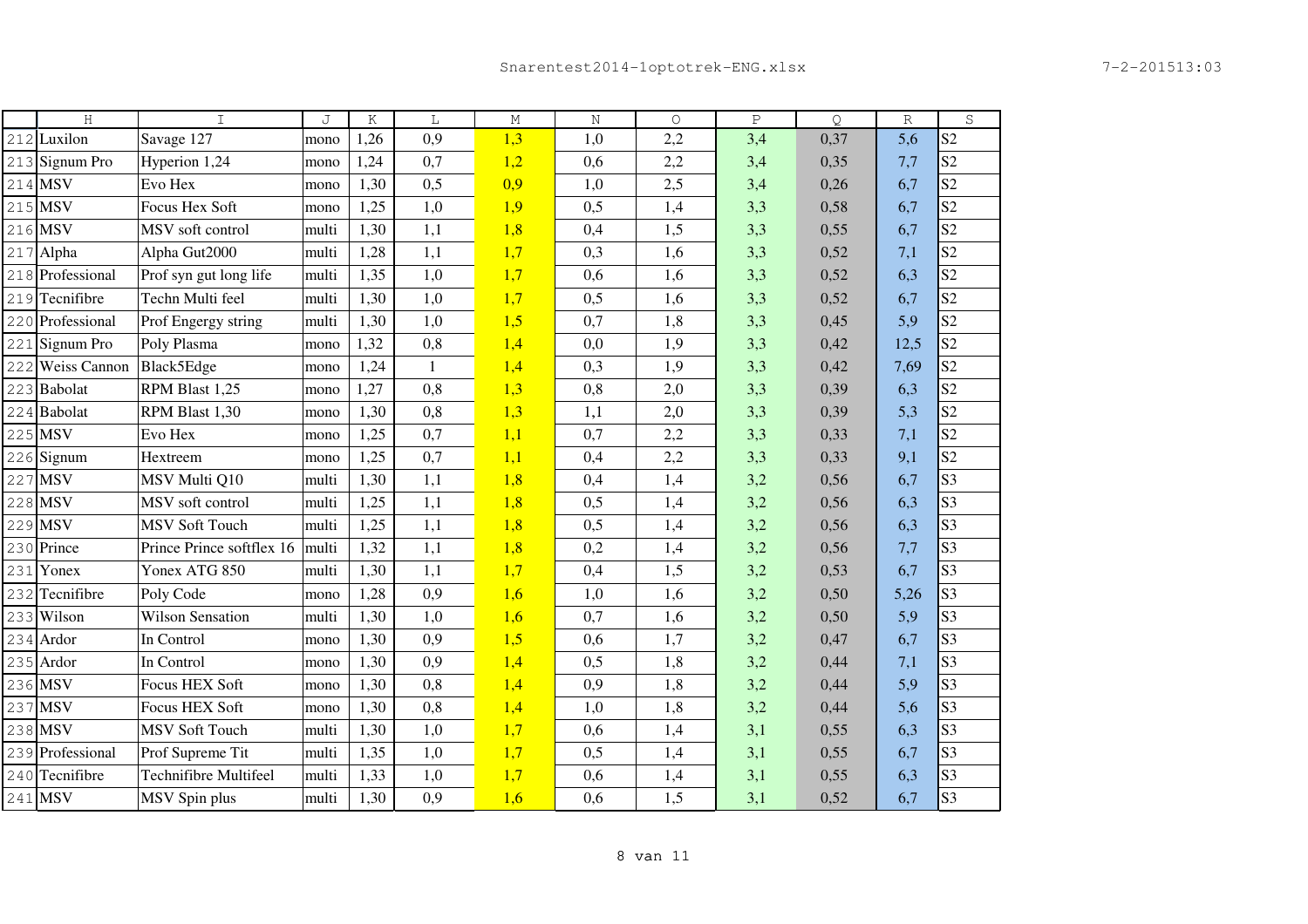|     | H                | $\mathsf{T}$                   | J     | Κ    | L   | $\mathbb M$ | $\rm N$ | $\circ$ | $\, {\bf P}$ | Q    | $\mathbb{R}$ | S              |
|-----|------------------|--------------------------------|-------|------|-----|-------------|---------|---------|--------------|------|--------------|----------------|
| 242 | <b>MSV</b>       | <b>MSV Spin Plus</b>           | multi | 1,30 | 1,0 | 1,6         | 0,5     | 1,5     | 3,1          | 0,52 | 6,7          | S <sub>3</sub> |
| 243 | Professional     | Prof Super Synt                | multi | 1,35 | 1,0 | 1,6         | 0,3     | 1,5     | 3,1          | 0,52 | 7,7          | S <sub>3</sub> |
| 244 | Professional     | Prof Supreme comfort           | multi | 1,30 | 1,0 | 1,6         | 0,7     | 1,5     | 3,1          | 0,52 | 5,9          | S <sub>3</sub> |
| 245 | Tecnifibre       | <b>Black Code</b>              | mono  | 1,24 | 1,0 | 1,6         | 0,6     | 1,5     | 3,1          | 0,52 | 6,25         | S <sub>3</sub> |
|     | 246 Alpha        | Alpha Tenacity                 | multi | 1,30 | 1,0 | 1,5         | 0,6     | 1,6     | 3,1          | 0,48 | 6,3          | S <sub>3</sub> |
| 247 | Iso speed        | Iso speed energetic            | multi | 1,20 | 0,9 | 1,5         | 0,4     | 1,6     | 3,1          | 0,48 | 7,7          | S <sub>3</sub> |
| 248 | <b>MSV</b>       | <b>Elastic Poly</b>            | mono  | 1,24 | 0,7 | 1,1         | 0,2     | 2,0     | 3,1          | 0,35 | 11,1         | S <sub>3</sub> |
| 249 | Alpha            | Alpha Prodigy                  | multi | 1,29 | 1,0 | 1,7         | 0,3     | 1,3     | 3,0          | 0,57 | 7,7          | S <sub>3</sub> |
| 250 | Professional     | Prof comfort string            | multi | 1,42 | 1,0 | 1,6         | 0,5     | 1,4     | 3,0          | 0,53 | 6,7          | S <sub>3</sub> |
| 251 | Tyger            | <b>Tyger Boron</b>             | multi | 1,30 | 1,0 | 1,6         | 0,5     | 1,4     | 3,0          | 0,53 | 6,7          | S <sub>3</sub> |
| 252 | <b>HS</b>        | HS syn gut                     | multi | 1,40 | 1,0 | 1,7         | 0,4     | 1,2     | 2,9          | 0,59 | 7,1          | S <sub>3</sub> |
|     | 253 Novamatch    | Novamatch Multiflex Plat multi |       | 1,35 | 1,1 | 1,7         | 0,4     | 1,2     | 2,9          | 0,59 | 6,7          | S <sub>3</sub> |
| 254 | Tyger            | Tyger Dyna 66                  | multi | 1,50 | 0,8 | 1,7         | 0,6     | 1,2     | 2,9          | 0,59 | 7,1          | S <sub>3</sub> |
| 255 | <b>MSV</b>       | <b>MSV</b> Rebound             | multi | 1,30 | 1,0 | 1,6         | 0,4     | 1,3     | 2,9          | 0,55 | 7,1          | S <sub>3</sub> |
| 256 | Professional     | Prof Supreme comfort           | multi | 1,35 | 0,9 | 1,6         | 0,5     | 1,3     | 2,9          | 0,55 | 7,1          | S <sub>3</sub> |
| 257 | Tecnifibre       | Technifibre Ti syngut          | multi | 1,30 | 1,0 | 1,6         | 0,4     | 1,3     | 2,9          | 0,55 | 7,1          | S <sub>3</sub> |
| 258 | Tyger            | <b>Tyger Nat</b>               | multi | 1,40 | 0,9 | 1,6         | 0,5     | 1,3     | 2,9          | 0,55 | 7,1          | S <sub>3</sub> |
| 259 | Head             | <b>Head FXP Power</b>          | multi | 1,33 | 0,9 | 1,5         | 0,5     | 1,4     | 2,9          | 0,52 | 7,1          | S <sub>3</sub> |
|     | 260 Professional | Prof Kevlastic                 | multi | 1,30 | 0,9 | 1,5         | 0,5     | 1,4     | 2,9          | 0,52 | 7,1          | S <sub>3</sub> |
| 261 | Signum Pro       | Poly Megaforce 1,29            | mono  | 1,30 | 0,8 | 1,3         | 0,4     | 1,6     | 2,9          | 0,45 | 8,3          | S <sub>3</sub> |
| 262 | <b>MSV</b>       | Focus Evo                      | mono  | 1,30 | 0,5 | 0,9         | 0,9     | 2,0     | 2,9          | 0,31 | 7,1          | S <sub>3</sub> |
| 263 | <b>MSV</b>       | <b>MSV Soft Touch</b>          | multi | 1,35 | 1,1 | 1,7         | 0,4     | 1,1     | 2,8          | 0,61 | 6,7          | S <sub>3</sub> |
| 264 | Head             | Head Syngut pps                | multi | 1,33 | 1,0 | 1,6         | 0,3     | 1,2     | 2,8          | 0,57 | 7,7          | S <sub>3</sub> |
| 265 | Luxilon          | <b>Luxilon Luxifit</b>         | multi | 1,36 | 0,9 | 1,6         | 0,5     | 1,2     | 2,8          | 0,57 | 7,1          | S <sub>3</sub> |
| 266 | Tyger            | Tyger Pro zeo                  | multi | 1,29 | 1,0 | 1,6         | 0,4     | 1,2     | 2,8          | 0,57 | 7,1          | S <sub>3</sub> |
| 267 | Tyger            | Tyger reflex                   | multi | 1,32 | 1,0 | 1,6         | 0,4     | 1,2     | 2,8          | 0,57 | 7,1          | S <sub>3</sub> |
| 268 | Tyger            | Tyger Pro Syngut               | multi | 1,35 | 0,9 | 1,6         | 0,3     | 1,2     | 2,8          | 0,57 | 8,3          | S <sub>3</sub> |
| 269 | Novamatch        | Novamatch Duratech syng multi  |       | 1,32 | 0,9 | 1,5         | 0,4     | 1,3     | 2,8          | 0,54 | 7,7          | S <sub>3</sub> |
| 270 | Prince           | Prince Syngut DF black         | multi | 1,30 | 0,9 | 1,5         | 0,4     | 1,3     | 2,8          | 0,54 | 7,7          | S <sub>3</sub> |
|     | 271 Tyger        | Zeo Tyger                      | multi | 1,34 | 0,8 | 1,5         | 0.6     | 1,3     | 2,8          | 0,54 | 7,1          | S <sub>3</sub> |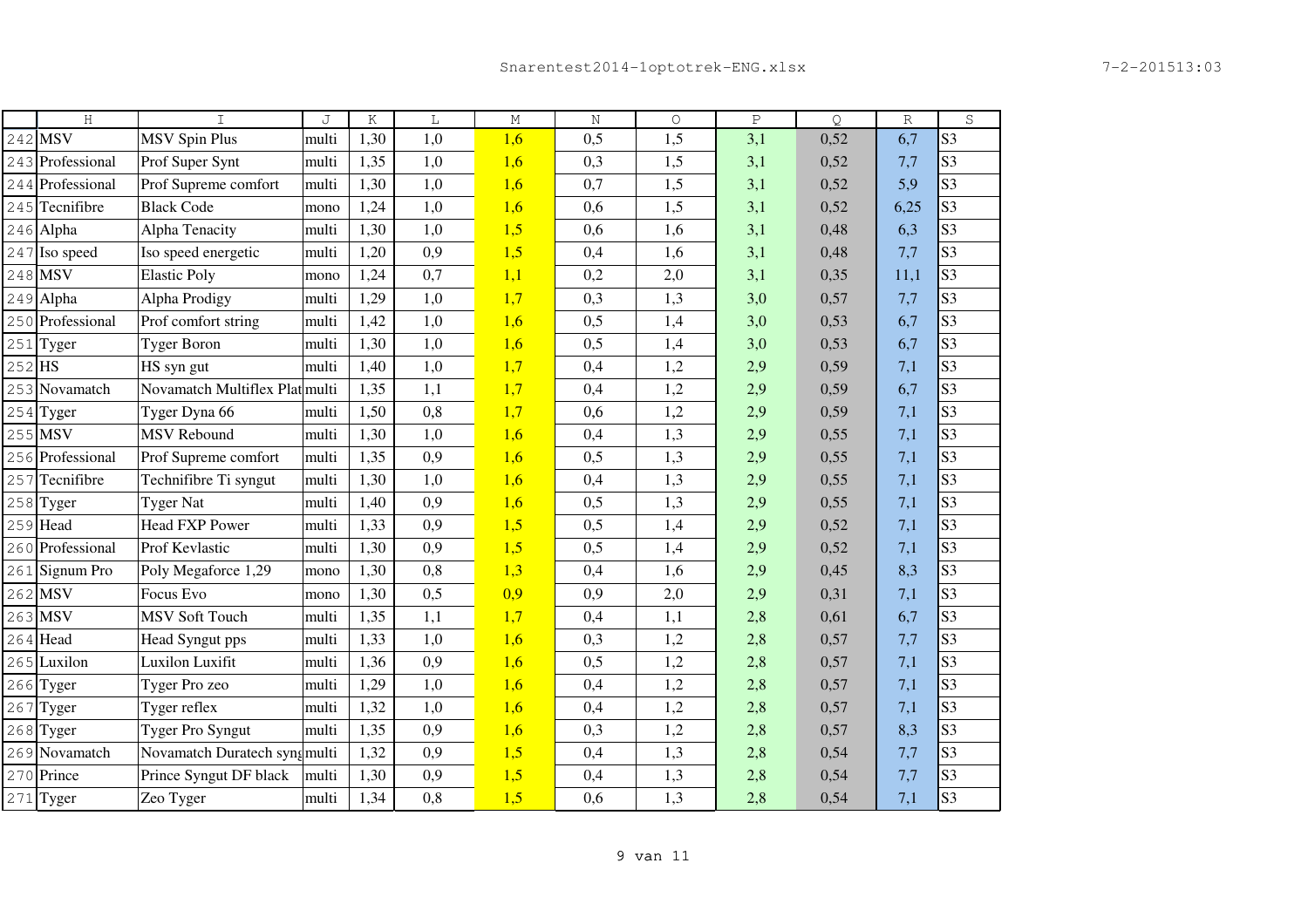|     | H                | T                             | J     | Κ    | L   | $\mathbb M$ | $\rm N$ | $\circ$ | $\, {\bf P}$ | Q.   | $\mathbb R$ | S              |
|-----|------------------|-------------------------------|-------|------|-----|-------------|---------|---------|--------------|------|-------------|----------------|
| 272 | Professional     | Prof Dual Metal               | mono  | 1,25 | 0,6 | 1,0         | 0,2     | 1,8     | 2,8          | 0,36 | 12,5        | S <sub>3</sub> |
|     | 273 Tecnifibre   | Techn TS60                    | multi | 1,38 | 0,9 | 1,6         | 0,3     | 1,1     | 2,7          | 0,59 | 8,3         | S <sub>3</sub> |
|     | $274$ Tyger      | Tyger Zeo                     | multi | 1,34 | 1,0 | 1,6         | 0,4     | 1,1     | 2,7          | 0,59 | 7,1         | S <sub>3</sub> |
|     | 275 Prince       | Prince Tournement coil        | multi | 1,38 | 0,9 | 1,5         | 0,5     | 1,2     | 2,7          | 0,56 | 7,1         | S <sub>3</sub> |
|     | 276 Professional | Prof Kevlastic                | multi | 1,35 | 0,9 | 1,4         | 0,4     | 1,3     | 2,7          | 0,52 | 7,7         | S <sub>3</sub> |
| 277 | Babolat          | Pro Hur tour                  | mono  | 1,30 | 0,6 | 1,0         | 0,8     | 1,7     | 2,7          | 0,37 | 7,1         | S <sub>3</sub> |
|     | $278$ Tyger      | Tyger Zeo                     | multi | 1,34 | 1,0 | 1,6         | 0,3     | 1,0     | 2,6          | 0,62 | 7,7         | S <sub>3</sub> |
| 279 | Tyger            | Tyger reflex                  | multi | 1,32 | 0,9 | 1,5         | 0,4     | 1,1     | 2,6          | 0,58 | 7,7         | S <sub>3</sub> |
|     | 280 MSV          | <b>MSV</b> Titanium           | multi | 1,32 | 0,7 | 1,3         | 0,6     | 1,3     | 2,6          | 0,50 | 7,7         | S <sub>3</sub> |
|     | $281$ Luxilon    | LTS Multi mono                | mono  | 1,36 | 0,4 | 0,8         | 1,0     | 1,8     | 2,6          | 0,31 | 7,1         | S <sub>3</sub> |
|     | 282 Kirschbaum   | Kirschbaum Touch Titani multi |       | 1,30 | 0,9 | 1,6         | 0,2     | 0,9     | 2,5          | 0,64 | 9,1         | S <sub>3</sub> |
|     | 283 MSV          | <b>MSV Rebound</b>            | multi | 1,30 | 1,0 | 1,6         | 0,2     | 0,9     | 2,5          | 0,64 | 8,3         | S <sub>3</sub> |
|     | $284$ Tyger      | Zeo Tyger 2                   | multi | 1,34 | 0,9 | 1,6         | 0,3     | 0,9     | 2,5          | 0,64 | 8,3         | S <sub>3</sub> |
|     | 285 Prince       | Prince Topspin DF             | multi | 1,35 | 0,9 | 1,5         | 0,2     | 1,0     | 2,5          | 0,60 | 9,1         | S <sub>3</sub> |
|     | 286 Alpha        | Alpha Sphere                  | multi | 1,30 | 0,8 | 1,4         | 0,6     | 1,1     | 2,5          | 0,56 | 7,1         | S <sub>3</sub> |
|     | 287 Professional | Prof Syn gut super            | multi | 1,30 | 0,8 | 1,4         | 0,5     | 1,1     | 2,5          | 0,56 | 7,7         | S <sub>3</sub> |
|     | 288 Luxilon      | <b>Luxilon Luxicat</b>        | multi | 1,36 | 1,0 | 1,6         | 0,1     | 0,8     | 2,4          | 0,67 | 9,1         | S <sub>3</sub> |
|     | 289 Tecnifibre   | Technifibre XR3               | multi | 1,30 | 1,0 | 1,6         | 0,1     | 0,8     | 2,4          | 0,67 | 9,1         | S <sub>3</sub> |
|     | 290 Excellent    | Excellent colorline           | multi | 1,40 | 0,9 | 1,5         | 0,2     | 0,9     | 2,4          | 0,63 | 9,1         | S <sub>3</sub> |
|     | 291 Head         | <b>Head Fibergel</b>          | multi | 1,33 | 0,9 | 1,5         | 0,3     | 0,9     | 2,4          | 0,63 | 8,3         | S <sub>3</sub> |
|     | 292 Prince       | Prince syn gut Duraflex       | multi | 1,30 | 0,8 | 1,4         | 0,5     | 1,0     | 2,4          | 0,58 | 7,7         | S <sub>3</sub> |
|     | 293 Prince       | Prince Syngut DF              | multi | 1,30 | 0,8 | 1,4         | 0,1     | 1,0     | 2,4          | 0,58 | 11,1        | S <sub>3</sub> |
|     | 294 Signum Pro   | Poly Megaforce 1,34           | mono  | 1,35 | 0,8 | 1,2         | 0,3     | 1,2     | 2,4          | 0,50 | 9,1         | S <sub>3</sub> |
|     | 295 Prince       | Prince Tournement             | multi | 1,38 | 0,9 | 1,5         | 0,1     | 0,8     | 2,3          | 0,65 | 10,0        | S <sub>4</sub> |
|     | 296 Solinco      | Revolution                    | mono  | 1,32 | 0,7 | 1,2         | 0,3     | 1,1     | 2,3          | 0,52 | 10,0        | S <sub>4</sub> |
|     | 297 Oehms        | black pearl hex -2            | mono  | 1,24 | 0,6 | 1,0         | 0,1     | 1,3     | 2,3          | 0,43 | 14,3        | S <sub>4</sub> |
|     | 298 Bow Brand    | T2000                         | multi | 1,38 | 0,9 | 1,5         | 0,2     | 0,7     | 2,2          | 0,68 | 9,1         | S4             |
|     | 299 Prince       | Prince Syngut DF              | multi | 1,30 | 0,9 | 1,5         | 0,1     | 0,7     | 2,2          | 0,68 | 10,0        | S4             |
|     | 300 Gosen        | <b>Gosen Micro</b>            | multi | 1,33 | 0,8 | 1,4         | 0,1     | 0,8     | 2,2          | 0,64 | 11,1        | S4             |
|     | 301 Thoalson     | <b>Thoalson Gold</b>          | multi | 1,30 | 0,9 | 1,4         | 0,1     | 0,8     | 2,2          | 0,64 | 10,0        | <b>S4</b>      |